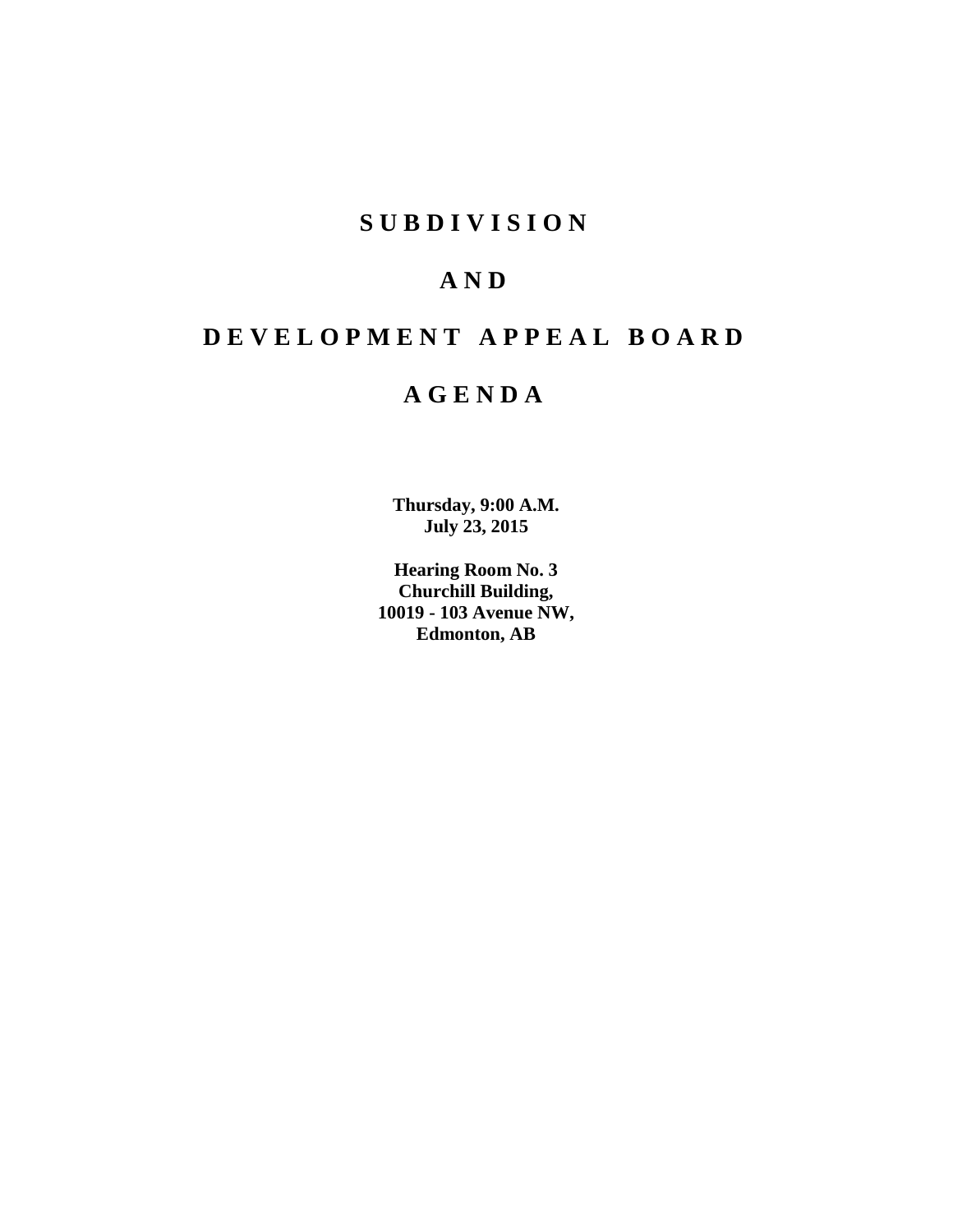## **SUBDIVISION AND DEVELOPMENT APPEAL BOARD HEARING ROOM NO. 3**

|   | 9:00 A.M.                          | $SDAB-D-15-162$ | Increase the number of Dwellings in an existing<br>Apartment Housing Use building from 8 to 9<br>Dwellings (existing without permits) |
|---|------------------------------------|-----------------|---------------------------------------------------------------------------------------------------------------------------------------|
|   |                                    |                 | 7929 - 82 Avenue NW<br>Project No.: 174147548-001                                                                                     |
| H | <b>TO BE RAISED</b><br>$1:00$ P.M. | SDAB-S-15-006   | Create two (2) Semi-detached Residential units<br>by Bare Land Condominium                                                            |
|   |                                    |                 | 12720 - 127 Avenue NW<br>Project No.: 165755357-001                                                                                   |
|   | <b>NOTE:</b>                       |                 | Unless otherwise stated, all references to "Section numbers" refer to<br>the authority under the Edmonton Zoning Bylaw 12800.         |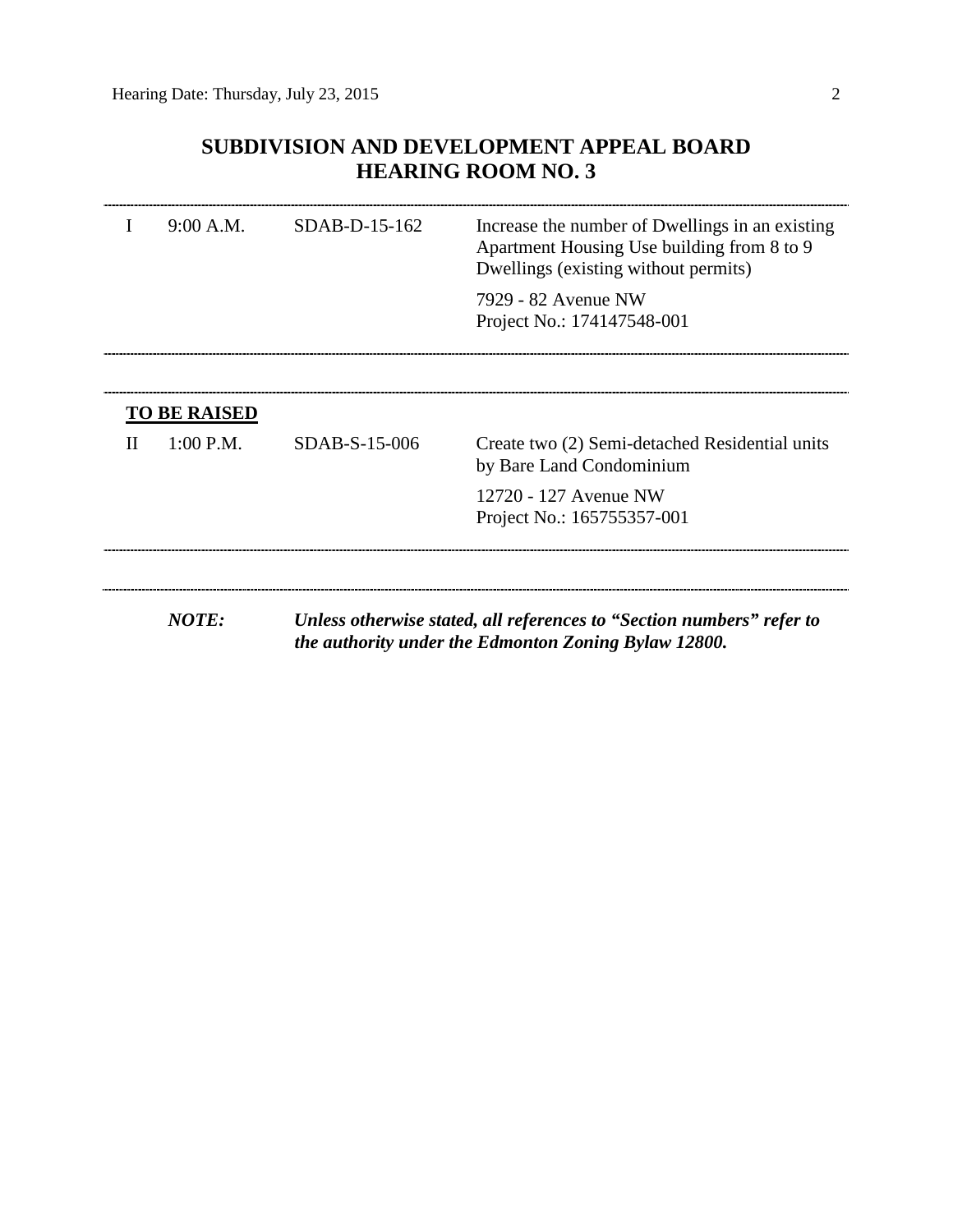| FILE: SDAB-D-15-162                                                                                                                      |  |
|------------------------------------------------------------------------------------------------------------------------------------------|--|
| AN APPEAL FROM THE DECISION OF THE DEVELOPMENT OFFICER                                                                                   |  |
|                                                                                                                                          |  |
| 174147548-001                                                                                                                            |  |
| Increase the number of Dwellings in an<br>existing Apartment Housing Use building<br>from 8 to 9 Dwellings (existing without<br>permits) |  |
| Refused                                                                                                                                  |  |
| June 30, 2015                                                                                                                            |  |
| June 30, 2015                                                                                                                            |  |
| 7929 - 82 AVENUE NW                                                                                                                      |  |
| Plan 5036S Blk 46 Lots 29-30                                                                                                             |  |
| RA7-Low Rise Apartment Zone                                                                                                              |  |
| Medium Scale Residential Infill Overlay                                                                                                  |  |
| N/A                                                                                                                                      |  |
|                                                                                                                                          |  |

### DEVELOPMENT OFFICER'S DECISION

REFUSED - The proposed development is refused for the following reasons:

The maximum Density shall be 125 Dwelling / hectare. Reference Section 210.4(1). The proposed Density is 131 Dwellings / hectare  $(9 \text{ Dwellings} / 0.0687 \text{ha} = 131$ Dwellings / ha).

The minimum number of required on-site vehicular parking stalls is 11. Reference Section 54.2, Schedule  $1(A)1$ . Proposed number of existing on-site vehicular parking stalls: 9

NOTE: Trash collection was not indicated on the submitted Site Plan. A site air photo indicates that there is a trash bin in the southwest corner of the Site. The applicant has not demonstrated that the onsite trash collection will not conflict with the parking stall closest to the Lane. In which case the actual number of onsite parking stalls is 8.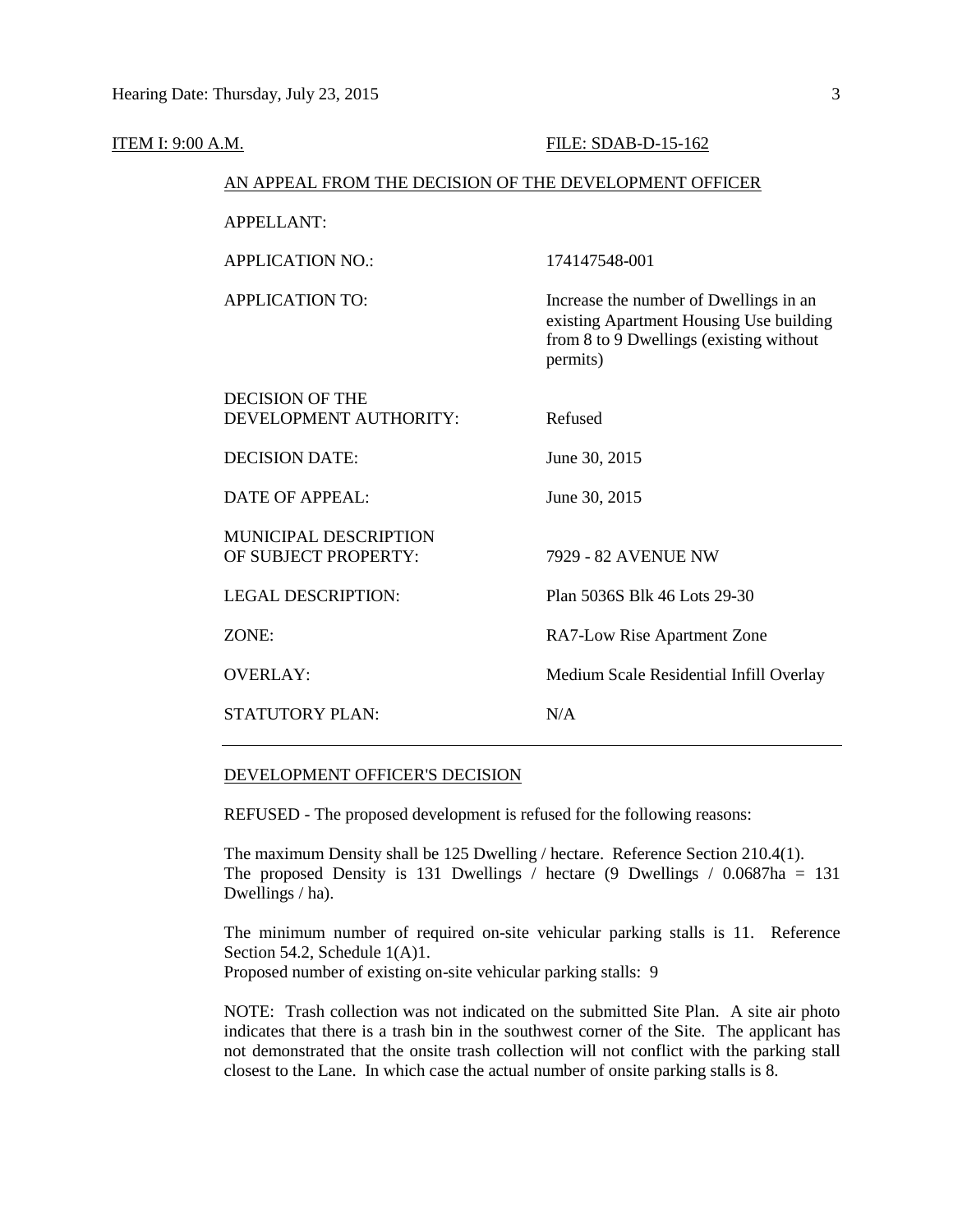The minimum required drive aisle for 90-degree parking is 7m. Reference Section 54.2.4.a(vi).

The existing drive aisle between the 3 stalls perpendicular to the Lane and the 4 stalls along the west property line is deficient at 5.6m.

NOTE: The minimum length of a parking stalls is 5.5m. Therefore, by applying a 5.5m stall length to the stalls along the west property line (instead of 6.54m), the drive aisle behind these stalls is 5.6m wide.

A minimum Private Outdoor Amenity Area of 7.5sq.m. shall be provided for each Apartment House Dwelling except that for ground Storey Dwellings a minimum of 15.0sq.m. of Private Outdoor Amenity Area shall be provide. Reference Section 823.3.3(a).

No Private Outdoor Amenity Areas are provided for the basement Dwellings, and the main and second floor balconies are deficient is size (2.9sq.m.) and do not have the minimum required width (2.0m required 1.1m provided).

NOTE: It is strongly advised that the applicant meet the requirements of Section 823.3.(6) as follows:

a) the applicant shall contact the affected parties, being each assessed owner of land wholly or partly located within a distance of 60.0 m of the Site of the proposed development and the President of each affected Community League.

b) the applicant shall outline to the affected parties any requested variances to the Overlay and solicit their comments on the application;

c) the applicant shall document any opinions or concerns expressed by the affected parties and what modifications were made to address their concerns; and

d) the applicant shall submit this documentation as part of the Development Application.

### APPELLANT'S SUBMISSION

The apartment was built as a 9 suite apartment complex in 1969. The building was sold in 1993 to Kenneth Ellswortth and Meryl Ellsworth as a 9 suite apartment (see the adjustment and schedule of rents from the lawyer), Mr. Ellsworth has been sending the tax dept. rental income for 9 suites. There are 9 parking stalls and 10 electrical plug in.

#### SUBDIVISION AND DEVELOPMENT APPEAL BOARD OFFICER'S COMMENTS

**Apartment Housing** is a Permitted Use in the RA7 Low Rise Apartment Zone, Section 210.2(1).

Under Section 7.2(1), **Apartment Housing** means development consisting of one or more Dwellings contained within a building in which the Dwellings are arranged in any horizontal or vertical configuration, which does not conform to the definition of any other Residential Use Class.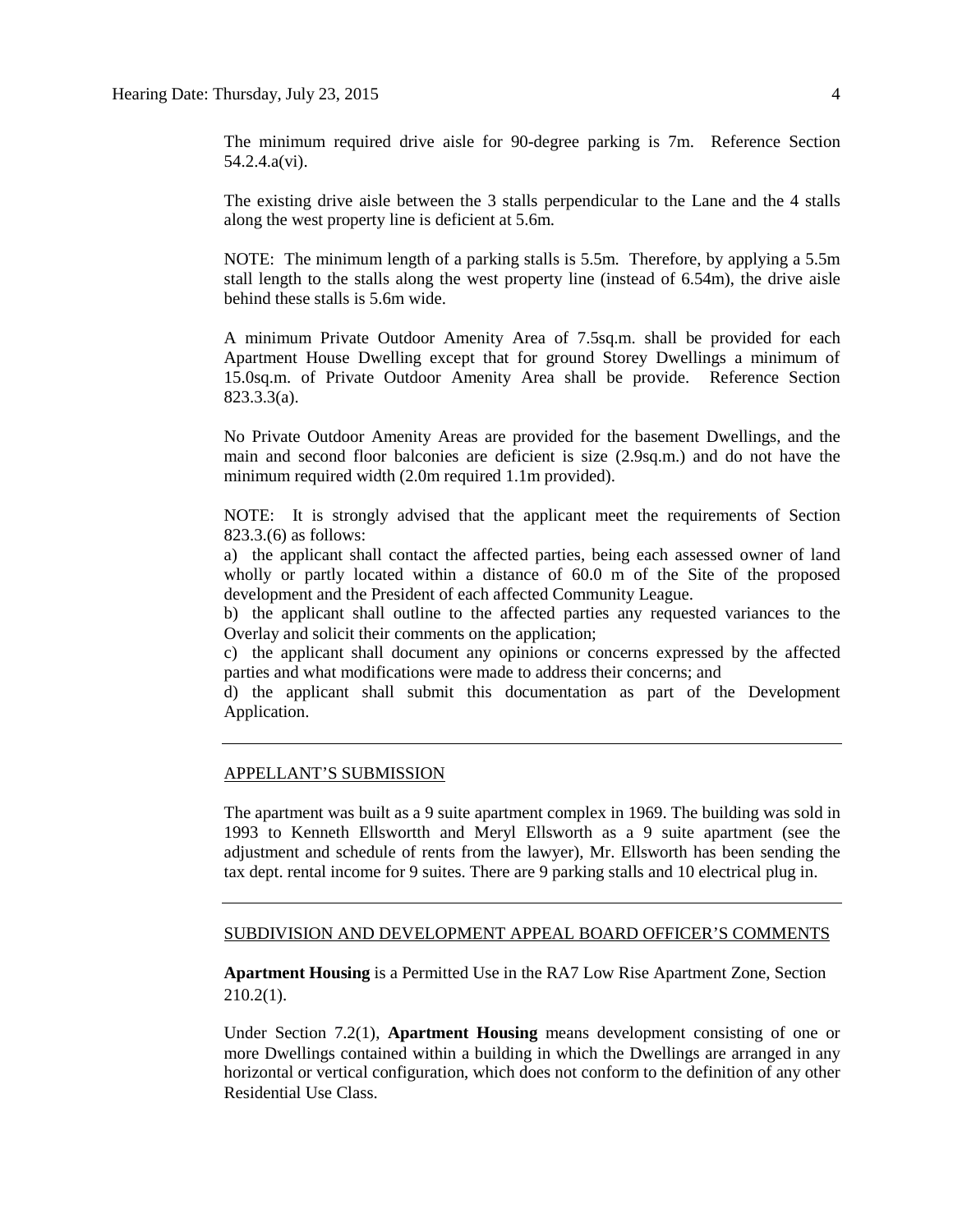Section 210.4(1) states the maximum Density shall be 125 Dwellings/ha.

### **The Development Officer determined the maximum allowable Density is 125 Dwellings per Hectare. The Development Officer determined the proposed development provides a density of 131 Dwellings per hectare.**

Section 54.2 Schedule  $1(A)(1)$  states for Apartment Housing the minimum number of parking spaces is as follows:

|                                                   | Minimum           | Maximum   | <b>TOD Minimum</b> | <b>TOD Maximum</b> |
|---------------------------------------------------|-------------------|-----------|--------------------|--------------------|
| Bed Sitting<br>Room                               |                   | N/A       | 0.7                |                    |
| Bachelor<br>Suite                                 |                   | N/A       | 0.7                | 1                  |
| Bedroom<br>1<br>Dwelling                          |                   | N/A       | 0.8                |                    |
| $\vert 2 \vert$ Bedroom<br>Dwelling               | 1.5               | N/A       |                    | 1.5                |
| 3<br><sub>or</sub><br>more<br>Bedroom<br>Dwelling | 1.7               | <b>NA</b> | 1.25               | 1.75               |
| Visitor<br>Parking                                | 1 per 7 Dwellings | N/A       | 1 per 7 Dwellings  | N/A                |

Where such Uses contain three or more dwelling units (or where Semi-Detached Housing, Duplex Housing, or Apartment Housing consisting of fewer than three dwelling units, comprise part of a Multi-Unit Project Development) and are located within 400 metres of an existing LRT station or a future LRT station with a Council-approved Concept Plan, within 400 metres of an existing Transit Centre or a future Transit Centre with a Council-approved Concept Plan, or within 100 metres of a Transit Avenue, the following minimum parking requirements and maximum parking requirements shall apply.

The visitor parking must be readily available to an entrance of the building and be clearly identified as visitor parking.

The Development Officer may accept Tandem Parking spaces of a number that is equivalent to the total required parking minus the total number of Dwellings and minus visitor parking. Visitor parking spaces shall not be in tandem.

**The Development Officer determined the required number of required on-site vehicular parking spaces is 11. The Development Officer determined the proposed number of existing on-site vehicular parking spaces is 9. The Development Officer determined the actual number of on-site parking spaces is 8.**

Section  $54.2(4)(a)(vi)$  states aisles shall be a minimum of 7.0 metres wide for  $90^{\circ}$ parking, [5.5 m](javascript:void(0);) wide for 60º parking, and [3.6 m](javascript:void(0);) wide for 45º parking and parallel parking.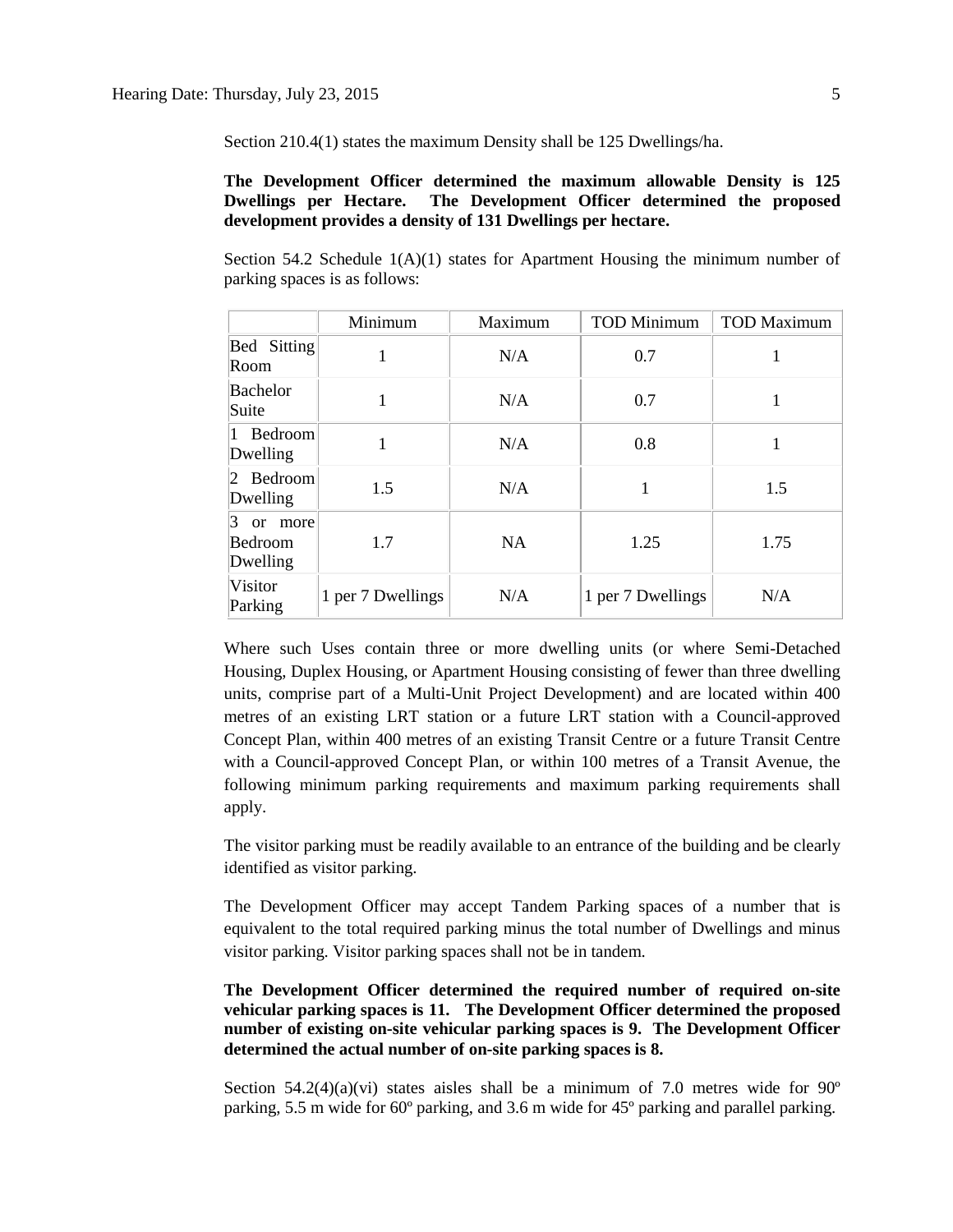**The Development Officer determined the minimum required drive aisle width is 7.0 metres for 90º parking. The Development Officer determined the existing drive aisle between the 3 stalls perpendicular to the Lane and the 4 stalls along the west property line is deficient at 5.6 meters.**

Section 823.3(a) states a minimum Private Outdoor Amenity Area of 7.5 square metres shall be provided for each Apartment Housing Dwelling except that for ground Storey Dwellings a minimum of 15 square metres of Private Outdoor Amenity Area shall be provided.

Section 823.3(b) states notwithstanding Section 47 of this Bylaw, the Private Outdoor Amenity Area for Apartment Housing Dwellings shall have a minimum width and length of 2.0 metres and may be located within a Front Setback provided that a minimum Setback of 1.0 metres is maintained between the property line and the Private Outdoor Amenity Area.

**The Development Officer determined no Private Outdoor Amenity Area are provided for the basement Dwellings, and the main and second floor balconies are deficient in size and do not have the minimum required width of 2.0 metres (1.1 metres was provided).**

Under Section 6.1(23), **Density** means, when used in reference to Residential and Residential-Related development, the number of Dwellings on a Site expressed as Dwellings per hectare.

Under Section 6.1(78), **Private Outdoor Amenity Area** means required open space provided and designed for the active or passive recreation and enjoyment of the residents of a particular Dwelling and which is immediately adjacent to and directly accessible from the Dwelling it is to serve.

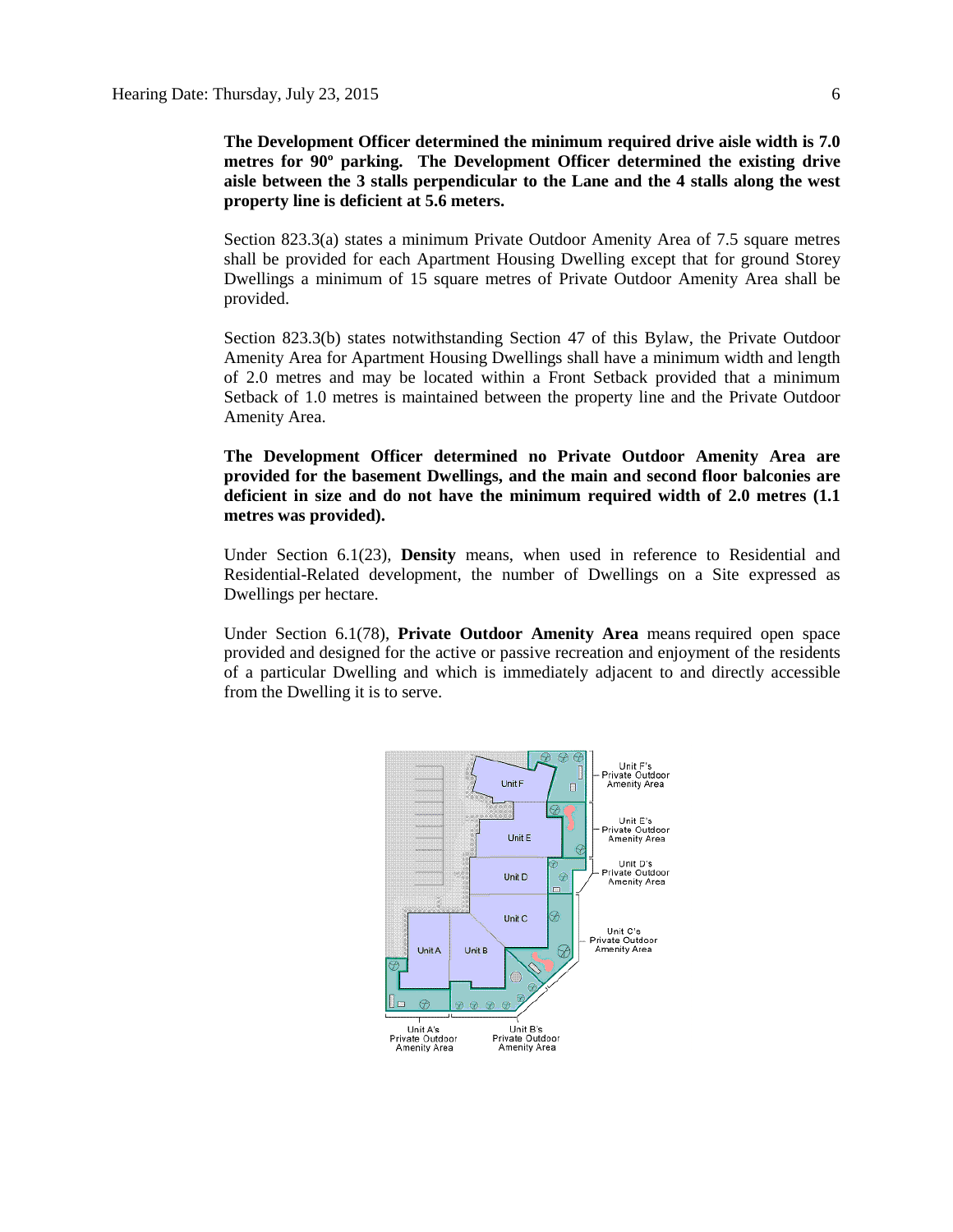Section 823.1 states the general purpose of the Medium Scale Residential Infill Overlay is to accommodate the development of medium-scale infill housing in Edmonton's mature residential neighbourhoods in a manner that ensures compatibility with adjacent properties while maintaining or enhancing a pedestrian-friendly streetscape.

Section 210.1 states the general purpose of the RA7 Low Rise Apartment Zone is to provide a Zone for Low Rise Apartments.

### NOTICE TO APPLICANT/APPELLANT

Provincial legislation requires that the Subdivision and Development Appeal Board issue its official decision in writing within fifteen days of the conclusion of the hearing. Bylaw No. 11136 requires that a verbal announcement of the Board's decision shall be made at the conclusion of the hearing of an appeal, but the verbal decision is not final nor binding on the Board until the decision has been given in writing in accordance with the Municipal Government Act.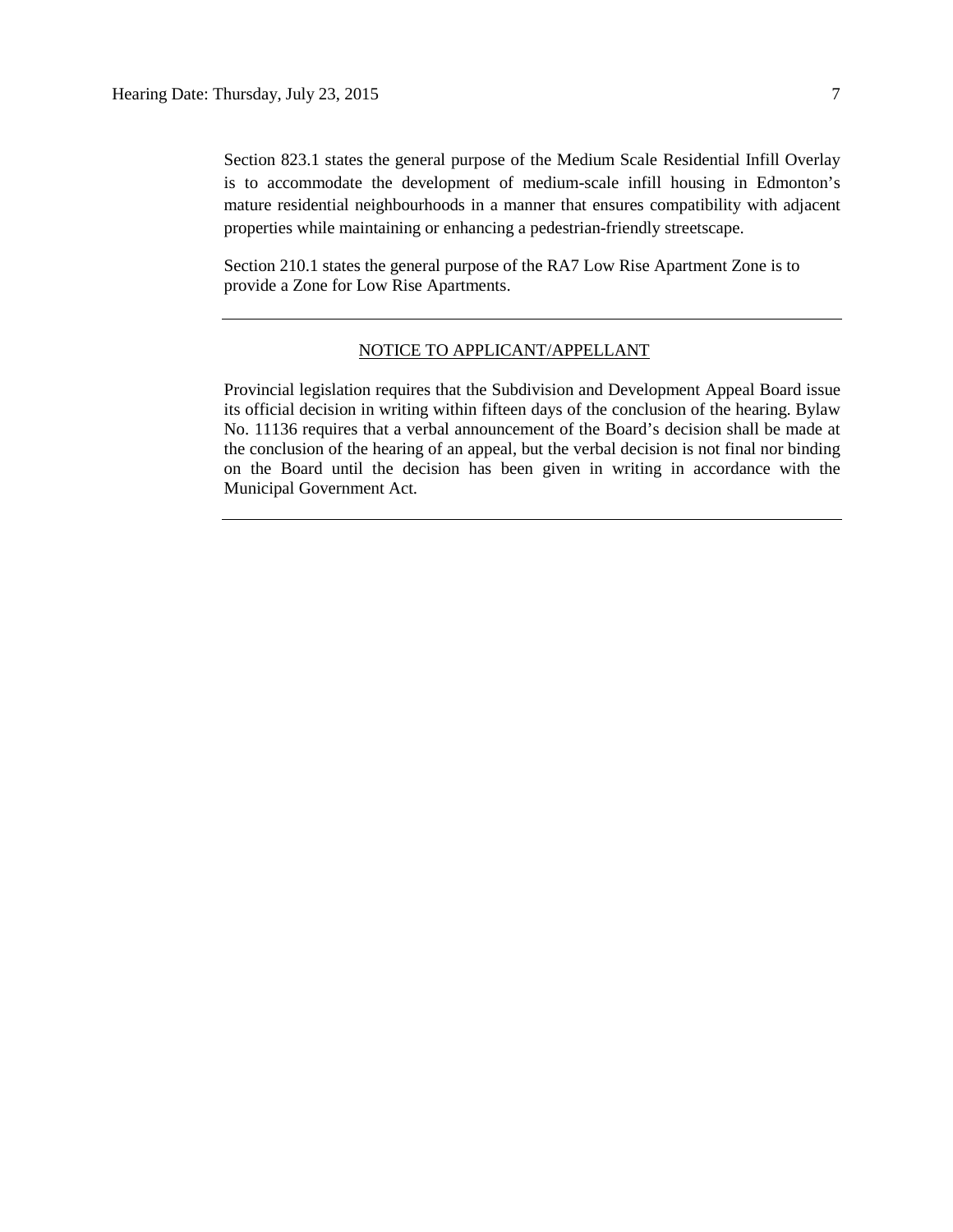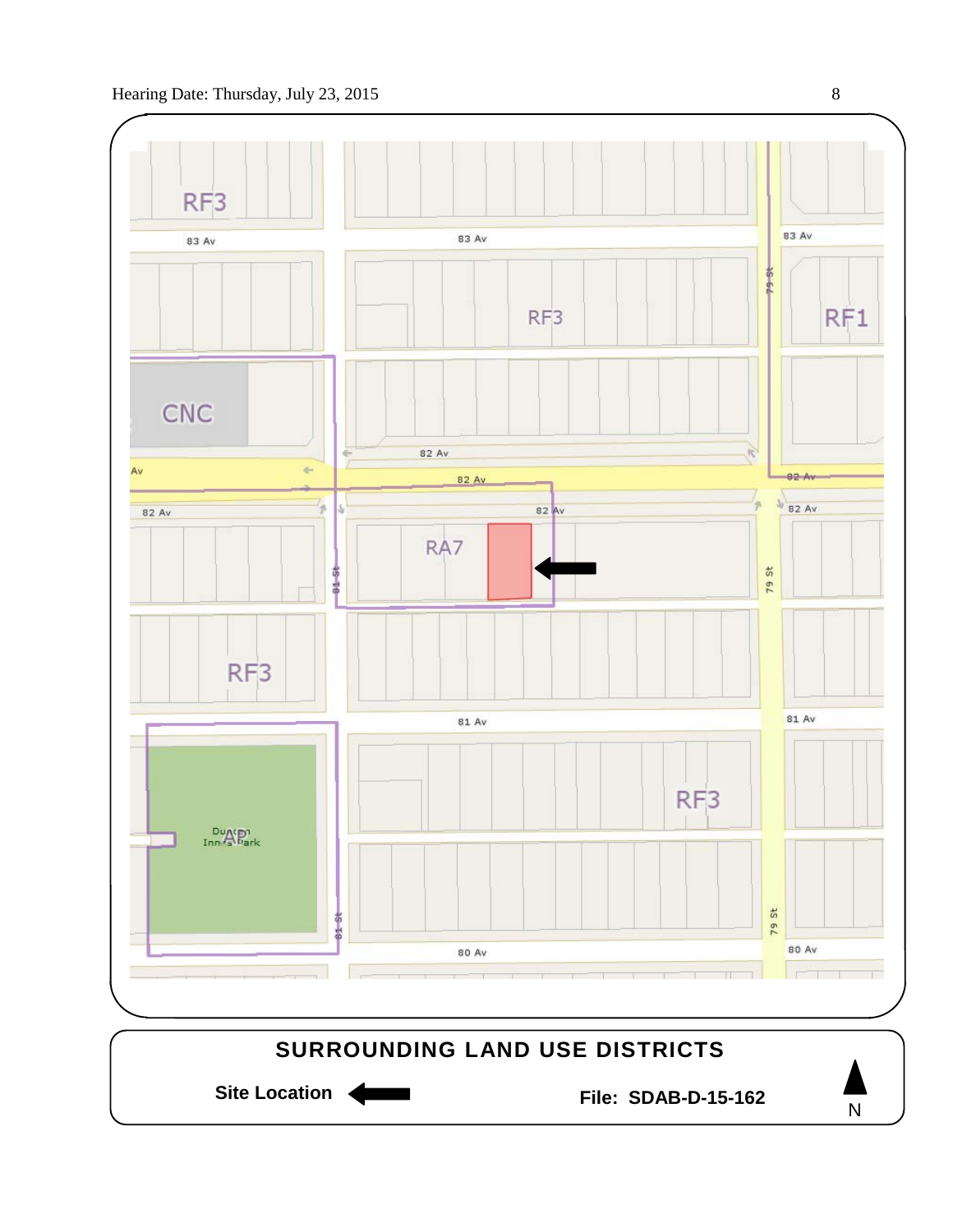# **TO BE RAISED**

#### ITEM II: 1:00 P.M. FILE: SDAB-S-15-006

# AN APPEAL FROM THE DECISION OF THE SUBIVISION AUTHORITY

| <b>APPELLANT:</b>             |                                                                            |
|-------------------------------|----------------------------------------------------------------------------|
| <b>APPLICATION NO.:</b>       | 165755357-001                                                              |
| <b>APPLICATION TO:</b>        | Create two (2) Semi-detached Residential<br>units by Bare Land Condominium |
| DECISION OF THE               |                                                                            |
| <b>SUBDIVISION AUTHORITY:</b> | Refused                                                                    |
| <b>DECISION DATE:</b>         | May 29, 2015                                                               |
| DATE OF APPEAL:               | June 8, 2015                                                               |
| MUNICIPAL DESCRIPTION         |                                                                            |
| OF SUBJECT PROPERTY:          | 12720 - 127 Avenue NW                                                      |
| <b>LEGAL DESCRIPTION:</b>     | Plan 2090AH Blk 46 Lot 34                                                  |
| ZONE:                         | RF4 Semi-detached Residential Zone                                         |
| <b>OVERLAY:</b>               | Mature Neighbourhood Overlay                                               |
| STATUTORY PLAN:               | N/A                                                                        |
|                               |                                                                            |

### **SUMMARY**

The proposed subdivision by Bare Land Condominium is REFUSED on May 29, 2015, for the following reason(s):

1. The proposed subdivision does not comply with the minimum Development Regulations identified in Section 150 of the City of Edmonton Zoning Bylaw. The minimum site depth identified in the RF4 (Semi-detached Residential) Zone for permitted and discretionary uses is 30.0 metres. The proposed lot depths are 15.98 metres each and therefore significantly deficient in depth by 14.02 metres, or 46%.

The proposal will result in site depths, and ultimately lot sizes, that are uncharacteristically small when compared to properties on the block face. For example, the site depths on the block face range between 34.7 and 37.8 metres. As stated, the proposed lot depths are 15.98 metres each, which are significantly smaller than those of other properties characteristic to the block face.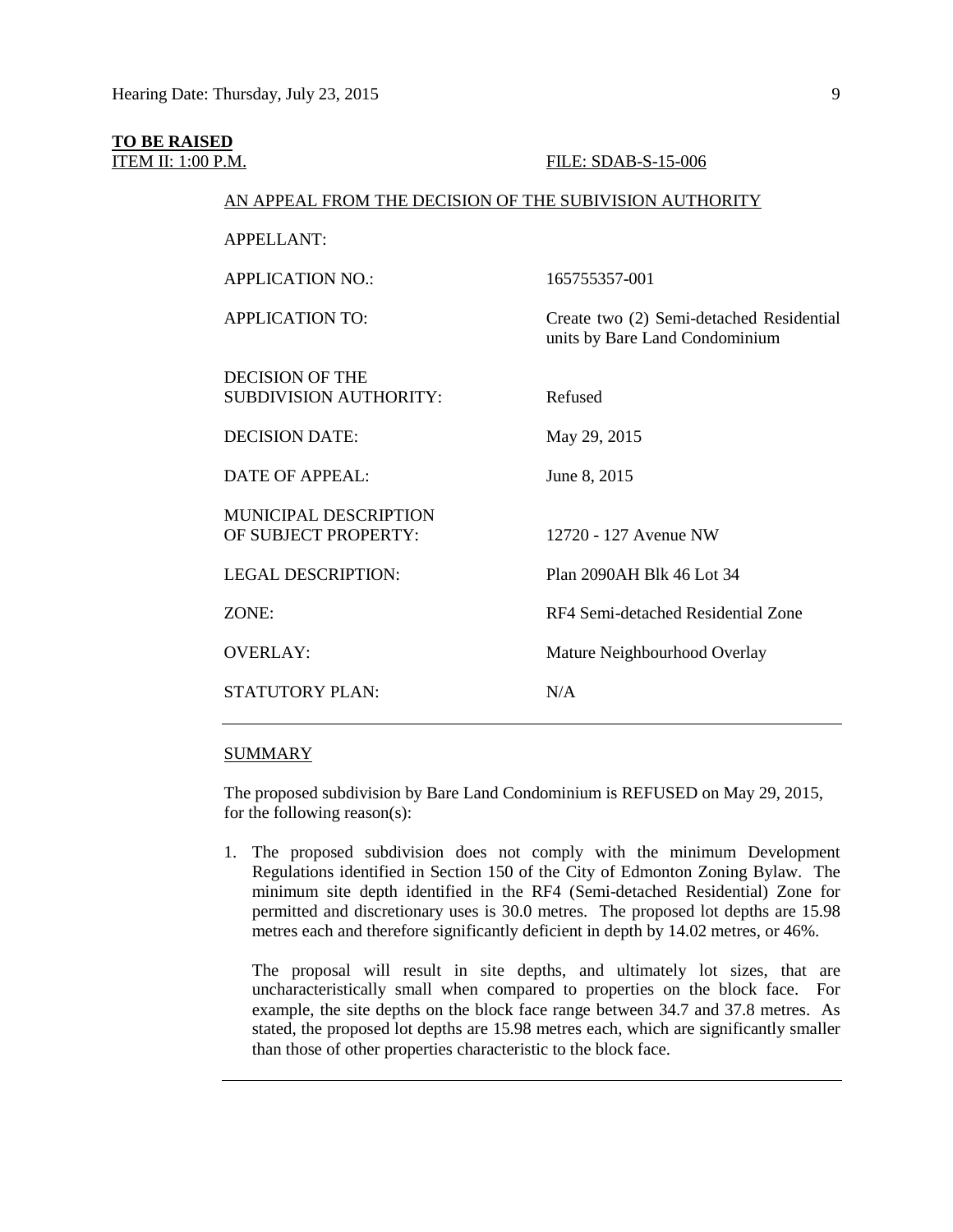### APPELLANT'S SUBMISSION

I would like to appeal the decision to refuse granting me the bareland condominium for Lot 34 Blk 46 Plan 2090 AH. I was told to change my plans to from a single car garage to double car garage and that will be okay to get the bareland condo plan registered. Now I am being told about all these deficiencies.

### SUBDIVISION AND DEVELOPMENT APPEAL BOARD OFFICER'S COMMENTS

Section 60 provides development regulations for Bare Land Condominium as follows:

- 1. A Bare Land Condominium project must comply with all the general regulations of this Bylaw and with the regulations of the applicable Zone such that each Bare Land Condominium Unit is to be treated in the same respect as a lot.
- 2. An application for a Bare Land Condominium project shall include a comprehensive Site plan, in accordance with Section 13.5 of this Bylaw.
- 3. In the case where a Bare Land Condominium subdivision is served by a private roadway, the following shall apply:
	- a. a private roadway includes a Lot, Bare Land Condominium Unit, Common Property or portion of Common Property that may be created pursuant to the Condominium Property Act, RSA 2000, c. C-22, created for the purpose of vehicular access and circulation throughout the subdivision or development, including a bridge and any structure incidental to the roadway;
	- b. for the sole purpose of applying the regulations of this Bylaw, a private roadway, as described in Section 60(3)(a), shall be deemed to be the same as a "public roadway";
	- c. the private roadway must allow for the safe and efficient movement of emergency vehicles and be designed to a standard acceptable to the Development Authority or Subdivision Authority;
	- d. where the physical parameters of the private roadway exceed the legally prescribed boundary of private roadway, the boundary of the private roadway shall be deemed to be the edge of the carriageway or sidewalk parallel with the carriageway.

Section 150.4(2) provides the following with regard to Site regulations for Semi-detached Housing and Duplex Housing:

- a. the minimum Site area shall be [442.2 square me](javascript:void(0);)tres;
- b. the minimum Site Width shall be [13.4 me](javascript:void(0);)tres; where a Lane exists;
- c. the minimum Site Width shall be 15.0 metres, where no Lane exists; and
- d. the minimum Site depth shall be [30.0](javascript:void(0);) metres.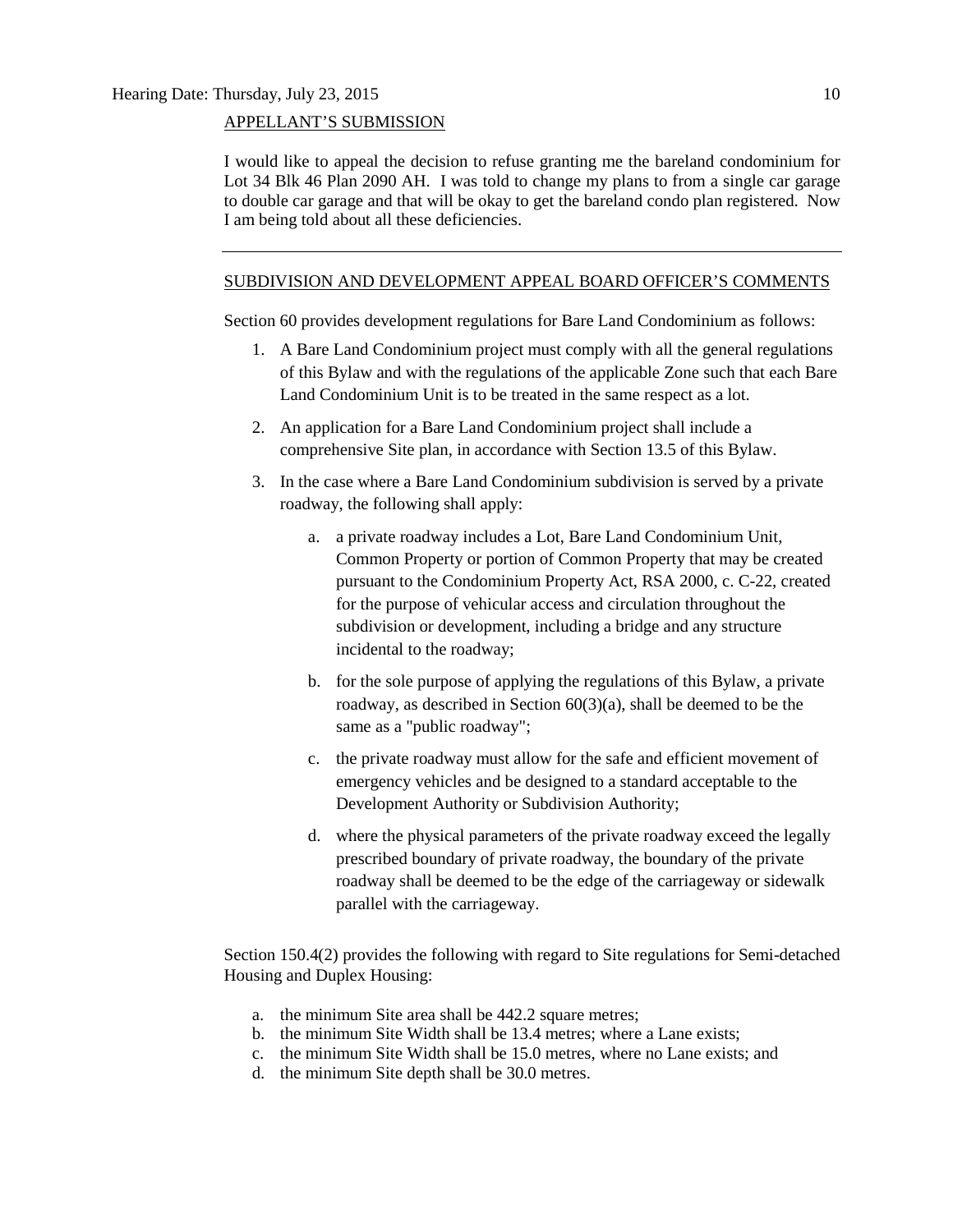Under Section 6.1(92), **Site** means an area of land consisting of one or more abutting Lots.

Under Section 6.1(58), **Lot** means 'lot' as defined under Part 17 of the *Municipal Government Act*:



### NOTICE TO APPLICANT/APPELLANT

Provincial legislation requires that the Subdivision and Development Appeal Board issue its official decision in writing within fifteen days of the conclusion of the hearing. Bylaw No. 11136 requires that a verbal announcement of the Board's decision shall be made at the conclusion of the hearing of an appeal, but the verbal decision is not final nor binding on the Board until the decision has been given in writing in accordance with the Municipal Government Act.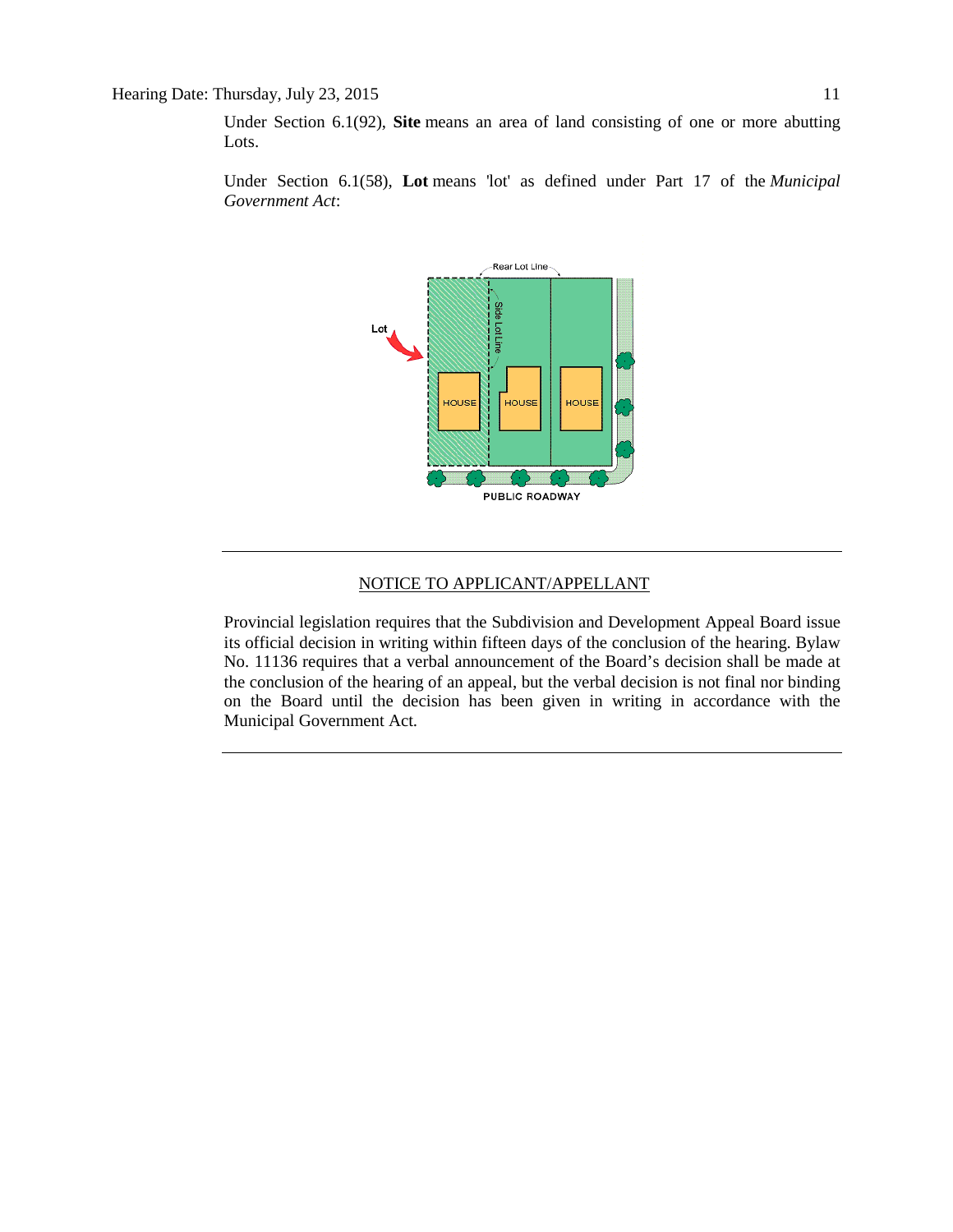